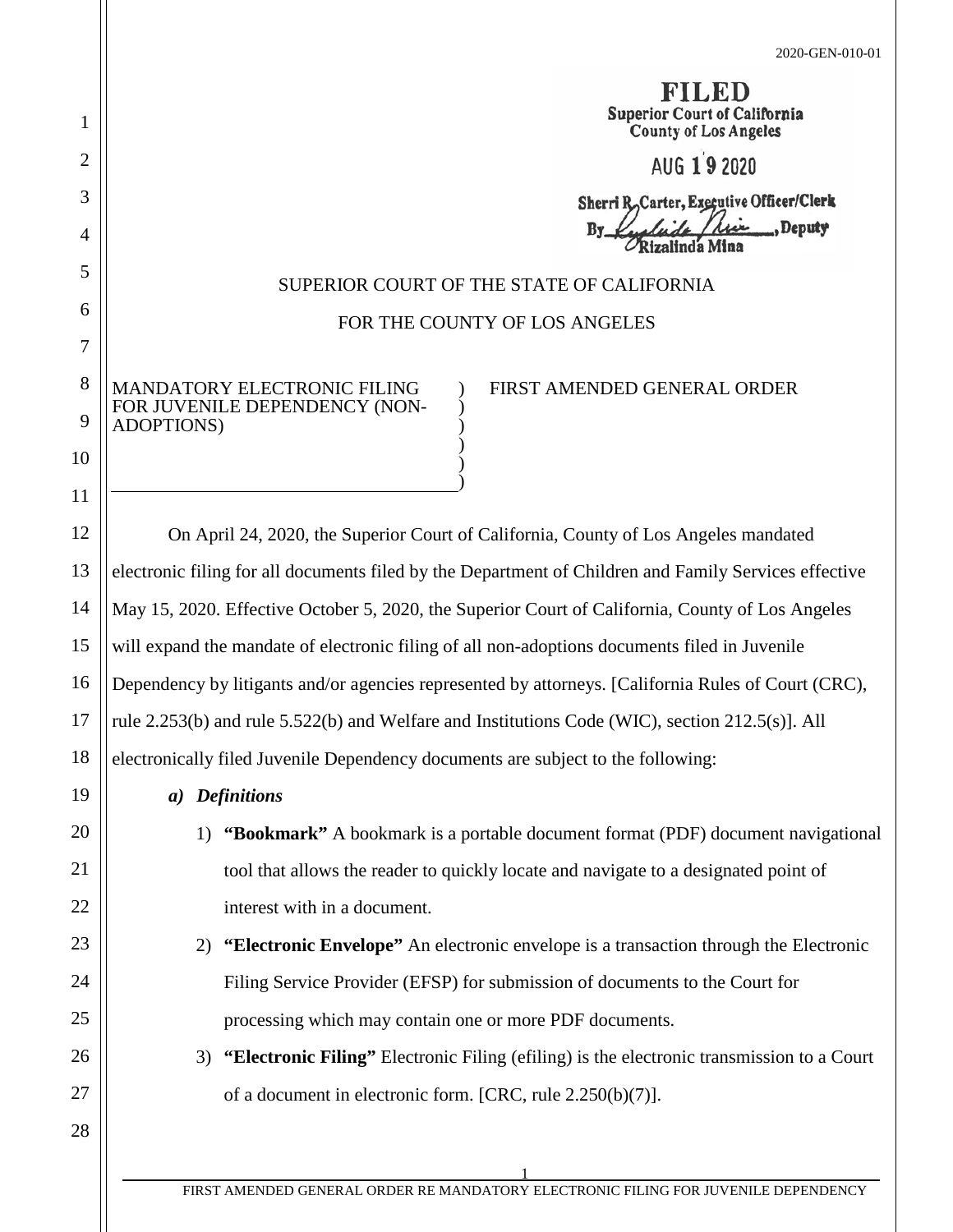2 1 2 3 4 5 6 7 8 9 10 11 12 13 14 15 16 17 18 19 20 21 22 23 24 25 26 27 28 4) **"Electronic Filing Service Provider"** An Electronic Filing Service Provider (EFSP) is a person or entity that receives an electronic filing from a party for retransmission to the Court. In the submission of filings, the EFSP does so on behalf of the electronic filer and not as an agent of the Court. [California Rules of Court, rule 2.250(b)(8)]. 5) **"Electronic Signature"** For purposes of these local rules and in conformity with Code of Civil Procedure (CCP) section  $17(b)(3)$ ), section 34, and 1010.6 subdivision (b)(2), and CRC, rule 2.257, the term "Electronic Signature" is generally defined as an electronic record and executed or adopted by a person with the intent to sign the electronic record. 6) **"Hyperlink"** A hyperlink is an electronic link providing direct access from one distinctively marked place in a hypertext or hypermedia document to another in the same or different document. 7) **"Portable Document Format"** A portable document format (PDF signifies a digital document format that preserves all fonts, formatting, colors, and graphics of the original source document, regardless of the application platform used. **b)** *Mandatory Electronic Filing* 1) Department of Children and Family Services (DCFS) Pursuant to CRC, rule 2.253(b), DCFS is required to electronically file documents with the Court either through an approved EFSP or by acting as an approved EFSP. 2) Represented Litigants/Agencies Pursuant to California Rules of Court, rule 2.253(b), represented litigants are required to electronically file documents with the Court through an approved EFSP. Providers shall be listed on the Court's website at [www.lacourt.org](http://www.lacourt.org/). 3) Exempt Filings A. The following documents shall not be filed electronically: i. Peremptory Challenges or Challenges for Cause of a Judicial Officer (CCP 170.6 and 170.3); and ii. Trial and Evidentiary Hearing Exhibits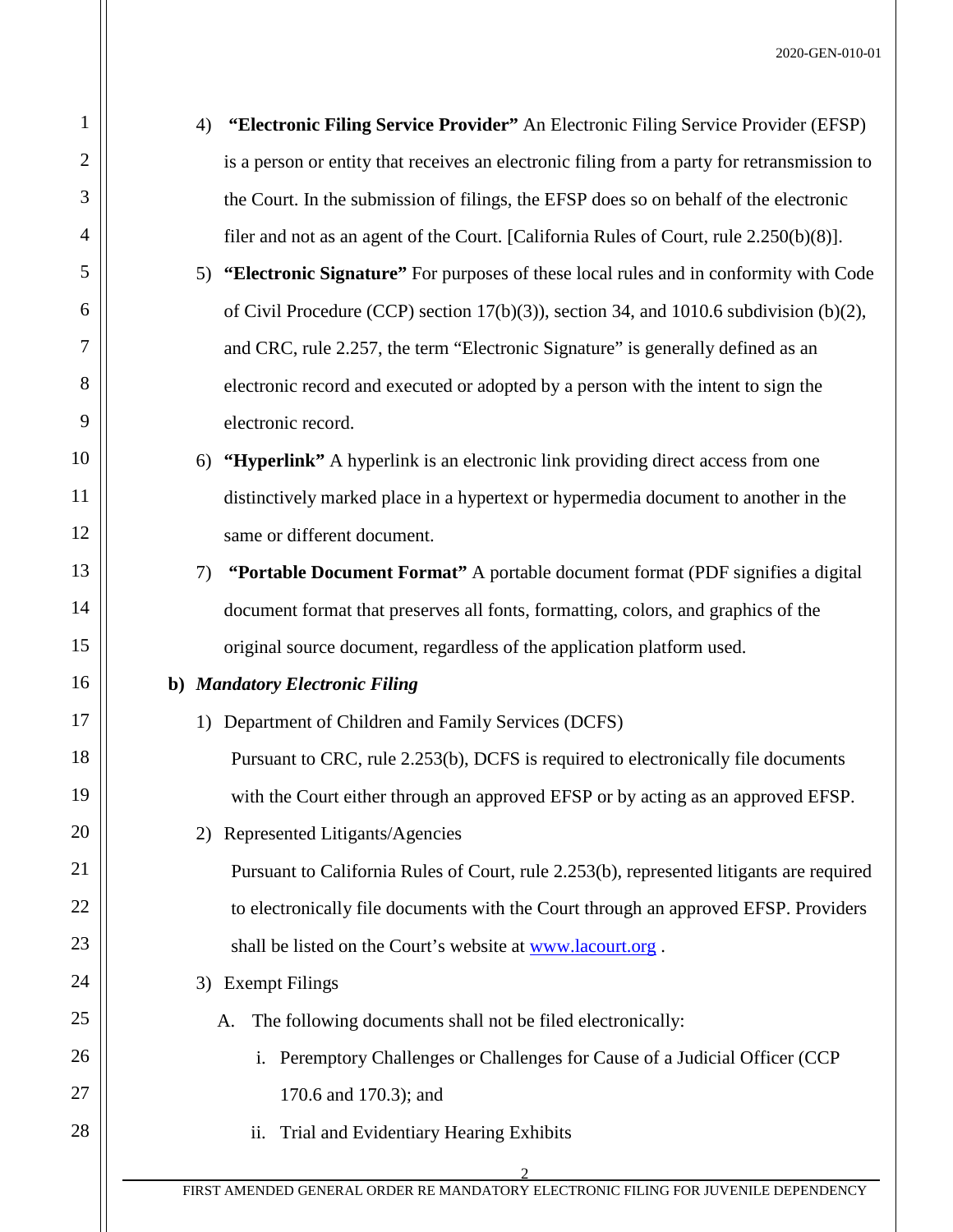| $\mathbf{1}$   |                                                                                          |
|----------------|------------------------------------------------------------------------------------------|
|                | c) Electronic Filing System Working Procedures                                           |
| $\overline{2}$ | 1) Electronic Filing Service Providers                                                   |
| 3              | EFSPs must obtain and manage registration information for persons and entities           |
| 4              | electronically filing documents with the Court.                                          |
| 5              | <b>Technical Requirements</b><br>2)                                                      |
| 6              | Documents must be electronically filed in PDF, text searchable format.<br>A.             |
| 7              | Exhibits to documents must be text searchable when technologically feasible<br><b>B.</b> |
| 8              | without impairment of the document's image and must be bookmarked within the             |
| 9              | document pursuant to CRC, rule $3.1110(f)(4)$ and $2.256(b)$ .                           |
| 10             | Digital documents containing exhibits must comply with CRC, rule $3.1110(f)(4)$ .<br>C.  |
| 11             | Attachments to primary documents shall be indexed separately by selecting the<br>D.      |
| 12             | corresponding document type. Examples include but are not limited to the                 |
| 13             | following:                                                                               |
| 14             | i. Medical Reports;                                                                      |
| 15             | ii. Educational Reports;                                                                 |
| 16             | iii. Psychological Reports;                                                              |
| 17             | iv. Birth Certificates;                                                                  |
| 18             | v. Photographs of Minors; and                                                            |
| 19             | vi. Any other documents that are sealed or are statutorily confidential.                 |
| 20             | Accompanying/Multiple Documents<br>3)                                                    |
| 21             | Accompanying/multiple documents related to one case can be uploaded in one               |
| 22             | envelope transaction.                                                                    |
| 23             | <b>Sealed Documents</b><br>4)                                                            |
| 24             | Sealed and conditionally under seal documents pursuant to CRC, rule 2.551, et seq.,      |
| 25             | shall be filled electronically. The burden of accurately designating the documents as    |
| 26             | sealed or conditionally under seal at the time of submission is the submitting party's   |
| 27             | responsibility.                                                                          |
| 28             |                                                                                          |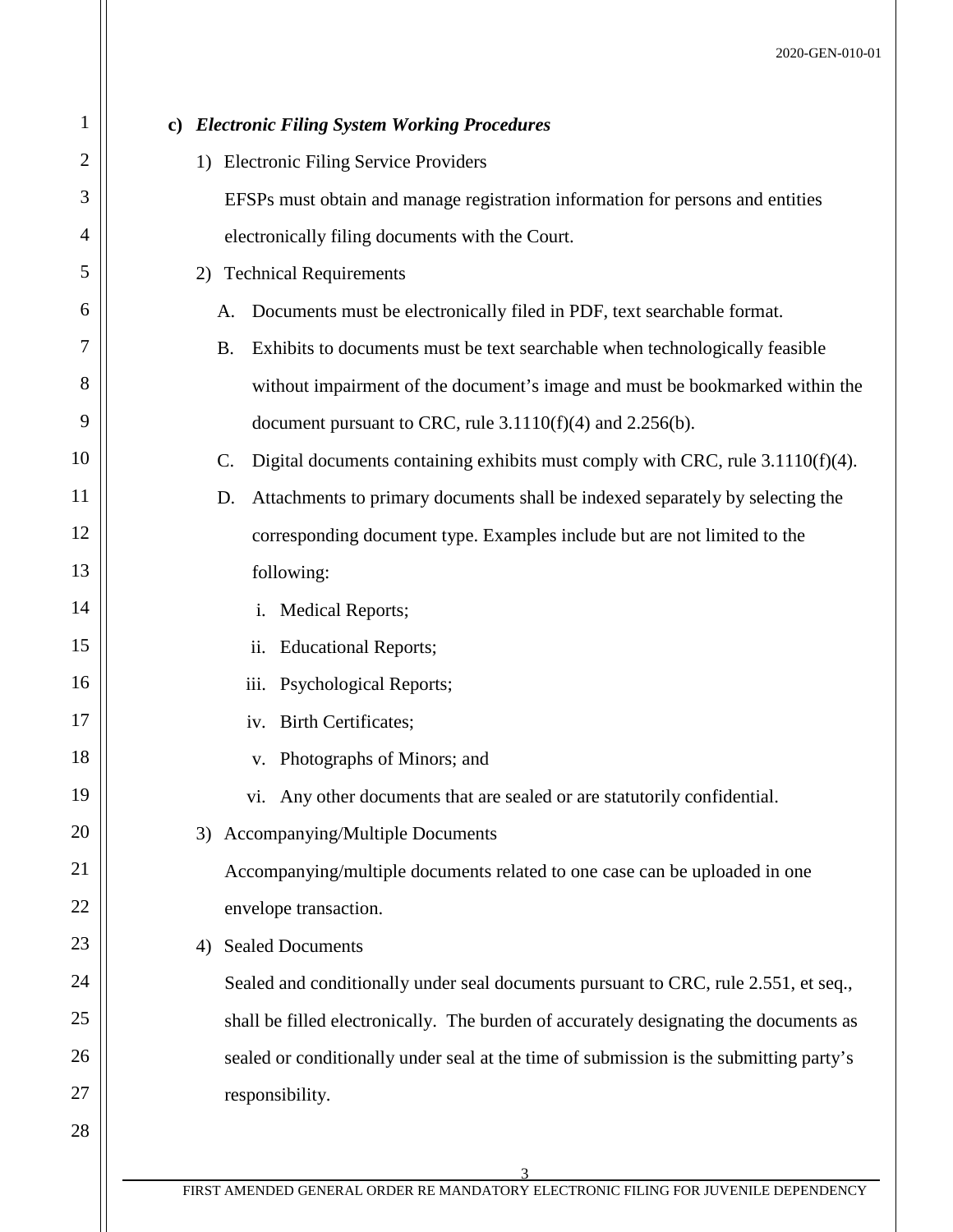| 1  | 5) Redaction                                                                               |
|----|--------------------------------------------------------------------------------------------|
| 2  | Pursuant to CRC, rule 1.201, it is the submitting party's responsibility to redact         |
| 3  | confidential information (social security number, caregiver's address, etc.) so that the   |
| 4  | information shall not be publicly displayed.                                               |
| 5  | d) Electronic Filing Schedule                                                              |
| 6  | 1) Trial Court Records                                                                     |
| 7  | Pursuant to Government Code section 68150, trial court records may be created,             |
| 8  | maintained and preserved in electronic format. Any document that the Court receives        |
| 9  | electronically must be clerically processed and must satisfy all legal filing requirements |
| 10 | in order to be filed as an official court record. [CRC, rule 2.253(b)(6) and CRC, rule     |
| 11 | 2.100 et seq.]                                                                             |
| 12 | <b>Filed Date</b><br>2)                                                                    |
| 13 | Any document received electronically before midnight on a court day is deemed to           |
| 14 | have been effectively filed on that court day if accepted for filing. Any document         |
| 15 | received electronically after midnight is deemed to have been effectively filed on the     |
| 16 | next court day. [CRC, rule 2.253(b)(6) and CCP 1010.6(b)(3)]                               |
| 17 | <b>Detention Petitions</b><br>3)                                                           |
| 18 | Petitions involving detained minors must be electronically filed by 4:30 p.m. the day      |
| 19 | prior to the hearing date in order for the detention hearing to be heard by the expiration |
| 20 | of the next judicial day. [WIC, sections 315, 319(b) and CRC, rule 5.670(b)]               |
| 21 | Reports<br>4)                                                                              |
| 22 | Reports must be electronically filed at least 10 calendar days before the hearing. [CRC,   |
| 23 | rule $5.708(b)(2)$ ; WIC, section $366.21(c)$ ]                                            |
| 24 | Ex parte Applications<br>5)                                                                |
| 25 | Ex parte applications and all documents in support thereof must be electronically filed    |
| 26 | no later than 10:00 a.m. the court day before the ex parte hearing. Any opposition to an   |
| 27 | ex parte application shall be electronically filed by 8:30 a.m. the day of the ex parte    |
| 28 | hearing.                                                                                   |
|    | 4                                                                                          |